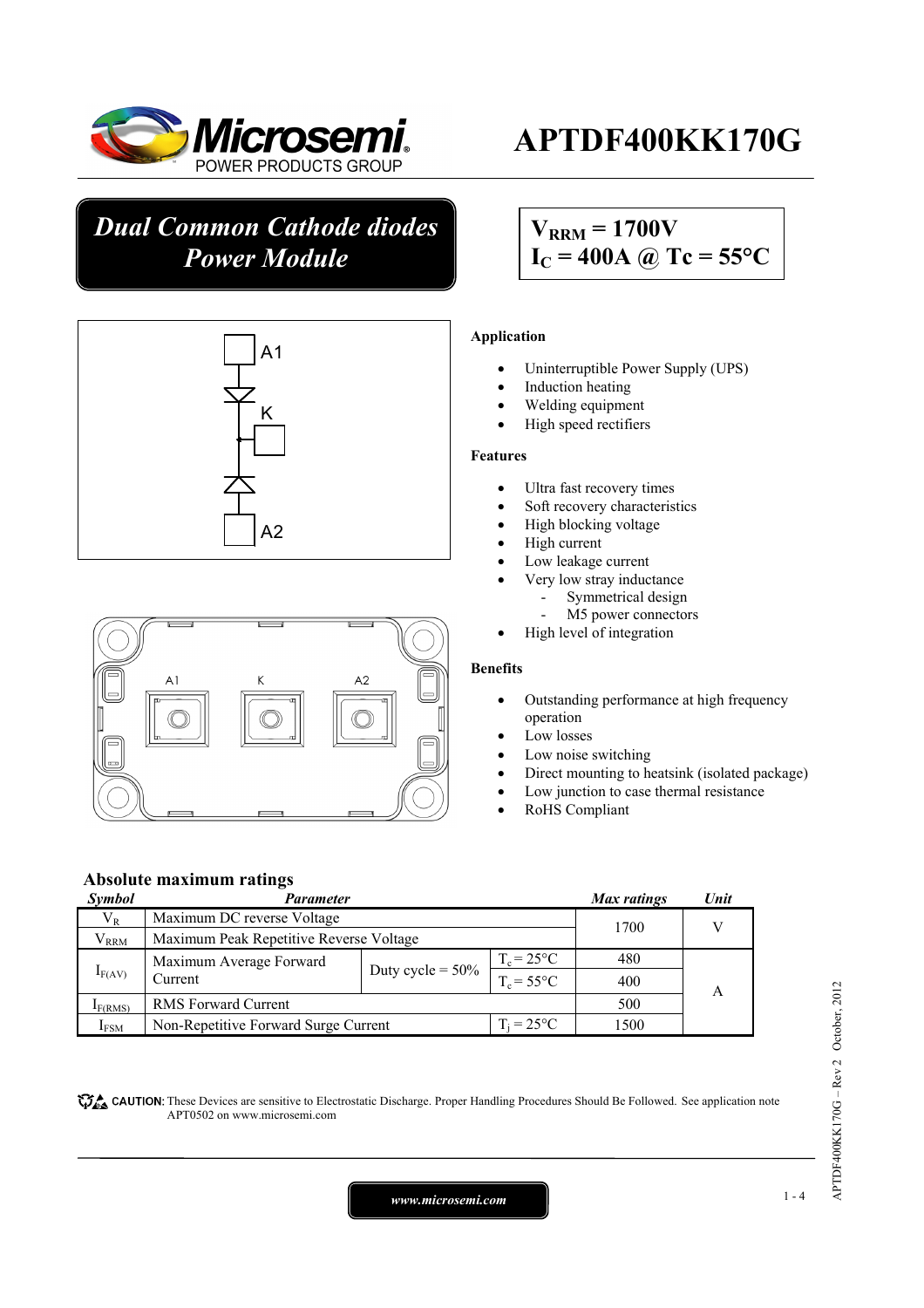

# **All ratings @ Tj = 25°C unless otherwise specified**

# **Electrical Characteristics**

| Symbol                 | <i><b>Characteristic</b></i>    | <b>Test Conditions</b> |                     | Min | Tvn | <b>Max</b> | Unit |
|------------------------|---------------------------------|------------------------|---------------------|-----|-----|------------|------|
| $V_{\textrm{\tiny E}}$ | Diode Forward Voltage           | $I_F = 400A$           | $T_i = 25^{\circ}C$ |     |     |            |      |
|                        |                                 |                        | $T_i = 125$ °C      |     |     |            |      |
| $I_{\rm RM}$           | Maximum Reverse Leakage Current | $V_R = 1700V$          | $T_i = 25^{\circ}C$ |     |     | 750        | μA   |
|                        |                                 |                        | $T_i = 125$ °C      |     |     | 1000       |      |

# **Dynamic Characteristics**

|             | Symbol Characteristic   | <b>Test Conditions</b>       |                     | Min                 | Typ | Max | Unit          |   |
|-------------|-------------------------|------------------------------|---------------------|---------------------|-----|-----|---------------|---|
| $t_{rr}$    | Reverse Recovery Time   |                              | $T_i = 25^{\circ}C$ |                     | 572 |     |               |   |
|             |                         |                              | $T_i = 125$ °C      |                     | 704 |     |               |   |
| $Q_{rr}$    | Reverse Recovery Charge | $I_F = 400A$<br>$V_R = 900V$ | $T_i = 25^{\circ}C$ |                     | 80  |     | ns<br>$\mu C$ |   |
|             |                         | $di/dt = 4000A/\mu s$        | $T_i = 125$ °C      |                     | 140 |     |               |   |
| <b>IRRM</b> |                         | Reverse Recovery Current     |                     | $T_i = 25^{\circ}C$ |     | 280 |               | А |
|             |                         |                              |                     | $T_i = 125$ °C      |     | 400 |               |   |

# **Thermal and package characteristics**

| Symbol      | <i><b>Characteristic</b></i>                                        |               |                | Min   | Typ | <b>Max</b> | <b>Unit</b>        |
|-------------|---------------------------------------------------------------------|---------------|----------------|-------|-----|------------|--------------------|
| $R_{thJC}$  | Junction to Case Thermal Resistance                                 |               |                |       |     | 0.095      | $\rm ^{\circ}$ C/W |
| $V_{ISOL}$  | RMS Isolation Voltage, any terminal to case $t = 1$ min, $50/60$ Hz |               |                | 4000  |     |            |                    |
| $T_{J}$     | Operating junction temperature range                                |               |                | $-40$ |     | 150        | $^{\circ}C$        |
| $T_{STG}$   | Storage Temperature Range                                           |               |                | $-40$ |     | 125        |                    |
| $T_{\rm C}$ | <b>Operating Case Temperature</b>                                   |               |                | $-40$ |     | 100        |                    |
| Torque      | Mounting torque                                                     | To heatsink   | M6             |       |     |            | N.m                |
|             |                                                                     | For terminals | M <sub>5</sub> | ◠     |     | 3.5        |                    |
| Wt          | Package Weight                                                      |               |                |       |     | 300        | g                  |

## **SP6 Package outline** (dimensions in mm)



 $APTDF400KK170G - Rev 2 October, 2012$ APTDF400KK170G – Rev 2 October, 2012

*www.microsemi.com* 2-4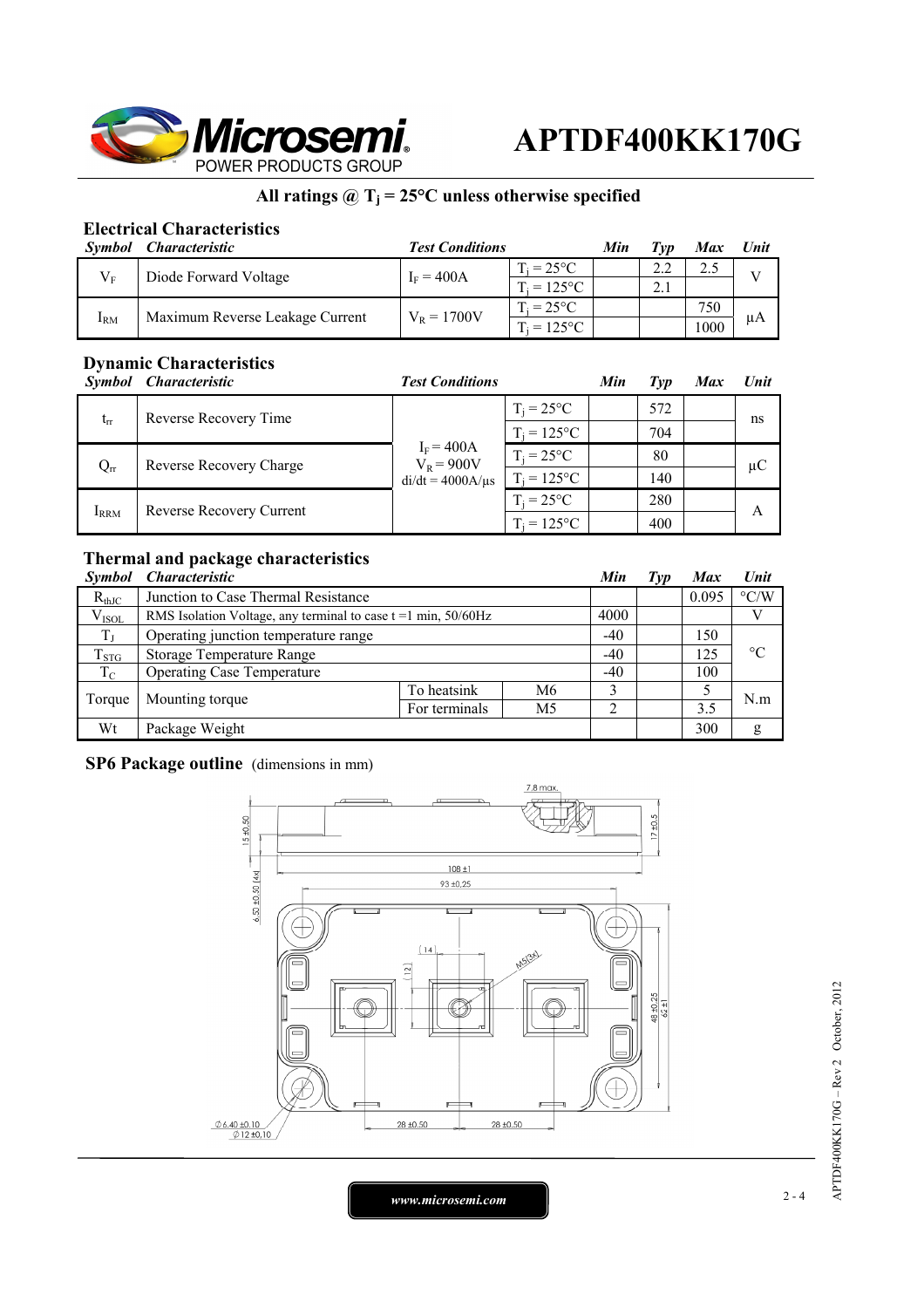

# **APTDF400KK170G**

## **Typical Performance Curve**



*www.microsemi.com* 3-4